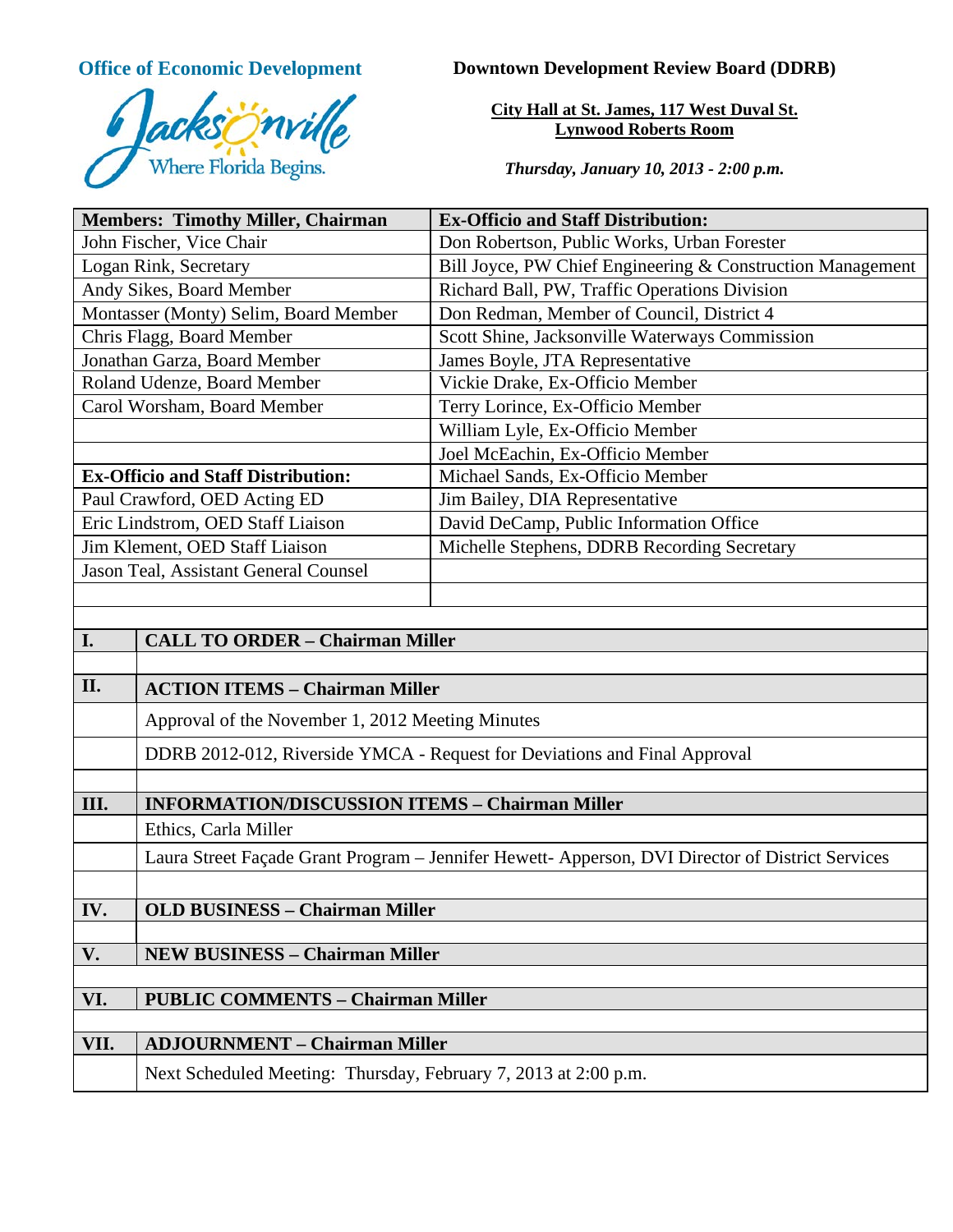

**Office of Economic Development**<br> **Downtown Development Review Board (DDRB) City Hall at St. James Lynwood Roberts Room**

*Thursday, January 10, 2013 – 2 p.m.*

## *MEETING* **MINUTES**

**Board Members Present:** Chairman T. Miller, C. Flagg, R. Udenze, J. Fischer, M. Selim and C. Worsham

**Board Members Not Present:** J. Garza, A. Sikes, and Logan Rink

**OED Staff Present:** Paul Crawford, Acting Executive Director; Jim Klement, Staff Liaison; Eric Lindstrom, Staff Liaison; and Michelle Stephens, Recording Secretary

**Representing Office of General Counsel:** Jason Teal

## **I. CALL TO ORDER**

A quorum was confirmed and Chairman Miller called the meeting to order at approximately 2:07 p.m. He introduced and welcomed newly appointed DDRB Member Carol Worsham.

#### **II. ACTION ITEMS**

#### APPROVAL OF THE NOVEMBER 1, 2012 DDRB MEETING MINUTES

# **THE NOVEMBER 1, 2012 DDRB MEETING MINUTES WERE APPROVED UNANIMOUSLY 6-0.**

Carla Miller, Director Office of Ethics, Compliance and Oversight for the City of Jacksonville provided an overview of government in the sunshine and public records.

### DDRB 2012-012, RIVERSIDE YMCA – REQUEST FOR DEVIATIONS AND FINAL APPROVAL

Mr. Klement reviewed the project report dated January 10, 2013. He introduced Mr. Mike Montoya, Designer with Reynolds, Smith and Hills, Inc., who provided an overview of the project with the intent of receiving approval of deviations and final approval.

Board member Udenze advised that he would abstain from voting on the Riverside YMCA project due to a conflict of interest (works for the Haskell Company).

**A MOTION WAS MADE BY BOARD MEMBER FISCHER AND SECONDED BY BOARD MEMBER FLAGG APPROVING A DEVIATION FROM SEC. 656.361.11- SETBACK OR "BUILD TO LINES FOR THE YMCA DEVELOPMENT TO ALLOW THE PROPOSED BUILDING TO BE SETBACK 395 FEET FROM THE SOUTHERLY RIGHT OF WAY LINE OF RIVERSIDE AVENUE FOR DDRB 2012-012. THE**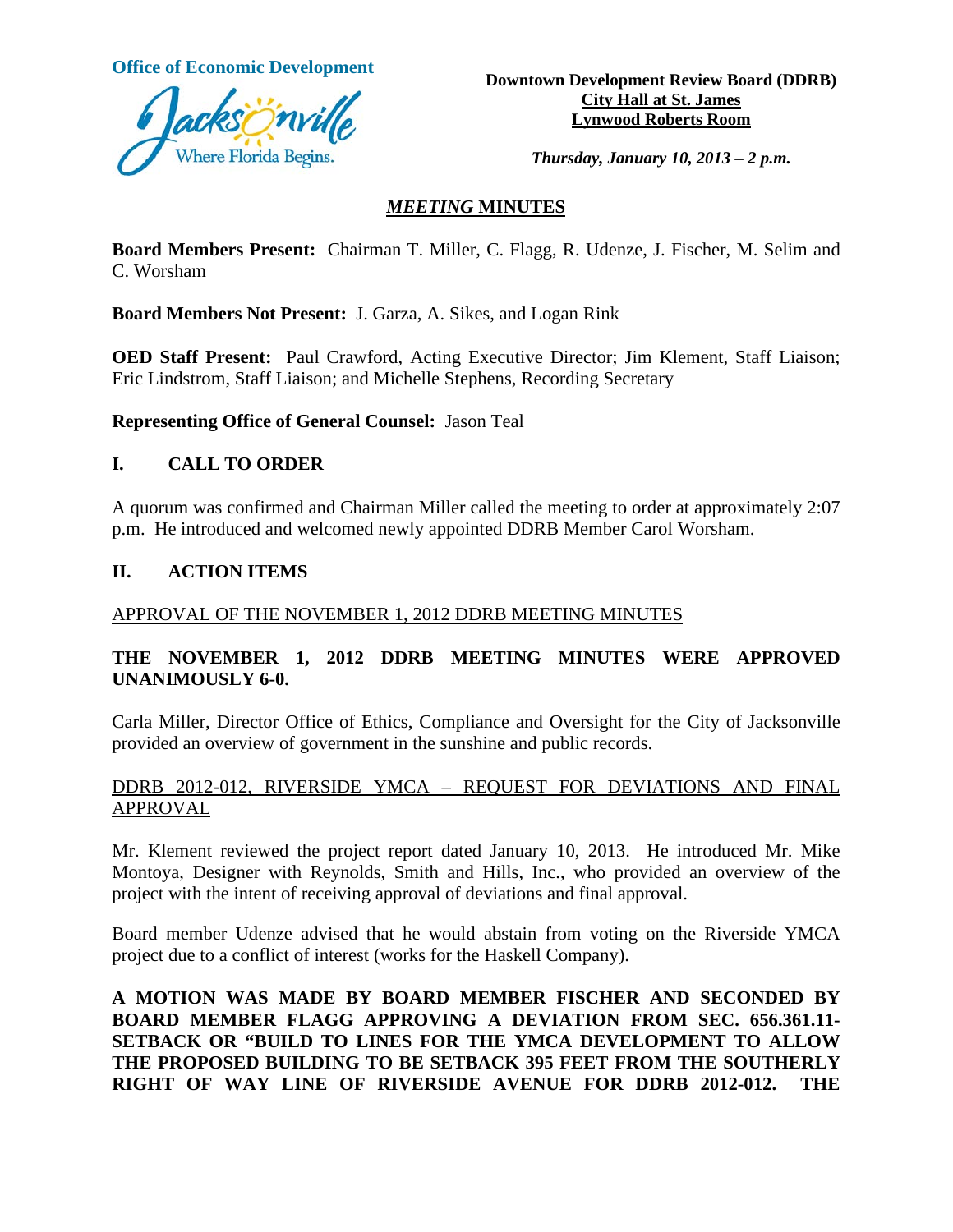Downtown Development Review Board (DDRB) January 10, 2013 Page 2 of 3

## **MOTION PASSED UNANIMOUSLY 6-0-1 (BOARD MEMBER UDENZE ABSTAINED FROM VOTING).**

**A MOTION WAS MADE BY BOARD MEMBER FISCHER AND SECONDED BY BOARD MEMBER FLAGG APPROVING A DEVIATION FROM SEC. 656.361.14- RIVER VIEWS AND HEIGHT OF BUILDINGS AND STRUCTURES TO PERMIT A 3 FOOT INCREASE TO THE 45 FOOT UNDERLYING CRO DISTRICT HEIGHT LIMIT SO AS TO PERMIT A 48 FOOT HIGH YMCA BUILDING FOR DDRB 2012-012. THE MOTION PASSED UNANIMOUSLY 6-0-1 (BOARD MEMBER UDENZE ABSTAINED FROM VOTING).** 

**A MOTION WAS MADE BY BOARD MEMBER FISCHER AND SECONDED BY BOARD MEMBER FLAGG APPROVING A DEVIATION FROM SEC. 656.361.18- TRANSPARENCY TO ALLOW A REDUCTION FROM THE REQUIRED 104 LINEAR FEET TO 59 LINEAR FEET OF TRANSPARENCY PROPOSED FOR THE BUILDING FAÇADE FACING THE RIVERSIDE AVENUE FRONTAGE FOR DDRB 2012-012. THE MOTION PASSED UNANIMOUSLY 6-0-1 (BOARD MEMBER UDENZE ABSTAINED FROM VOTING).** 

**A MOTION WAS MADE BY BOARD MEMBER FISCHER AND SECONDED BY BOARD MEMBER WORSHAM GRANTING FINAL APPROVAL OF DDRB 2012-012, YMCA FACLIITY NOTING THAT SIGNS ARE NOT APPROVED AND THE APPLICANT/DEVELOPER WILL SUBMIT APPROPRIATE SIGN DOCUMENTATION AND REQUIRED SPECIAL SIGN EXCEPTION APPLICATION FOR REVIEW AND APPROVAL BY THE DDRB PRIOR TO SIGN PERMIT AND INSTALLATION. THE MOTION PASSED UNANIMOUSLY 6-0-1 (BOARD MEMBER UDENZE ABSTAINED FROM VOTING).** 

#### **III. INFORMATION/DISCUSSION ITEMS**

Laura Street Façade Grant Program

Jennifer Hewitt- Apperson, DVI Director of District Services, provided an overview of the Laura Street Façade Grant Program that included a proposed mural for Chamblin's Uptown.

### **IV. OLD BUSINESS**

Mr. Teal provided an update on the Bostwick Building.

#### **V. NEW BUSINESS**

At the request of Chairman Miller, Mr. Teal provided an update on pending legislation being proposed by Council Member Redman to remove seating at Hemming Plaza.